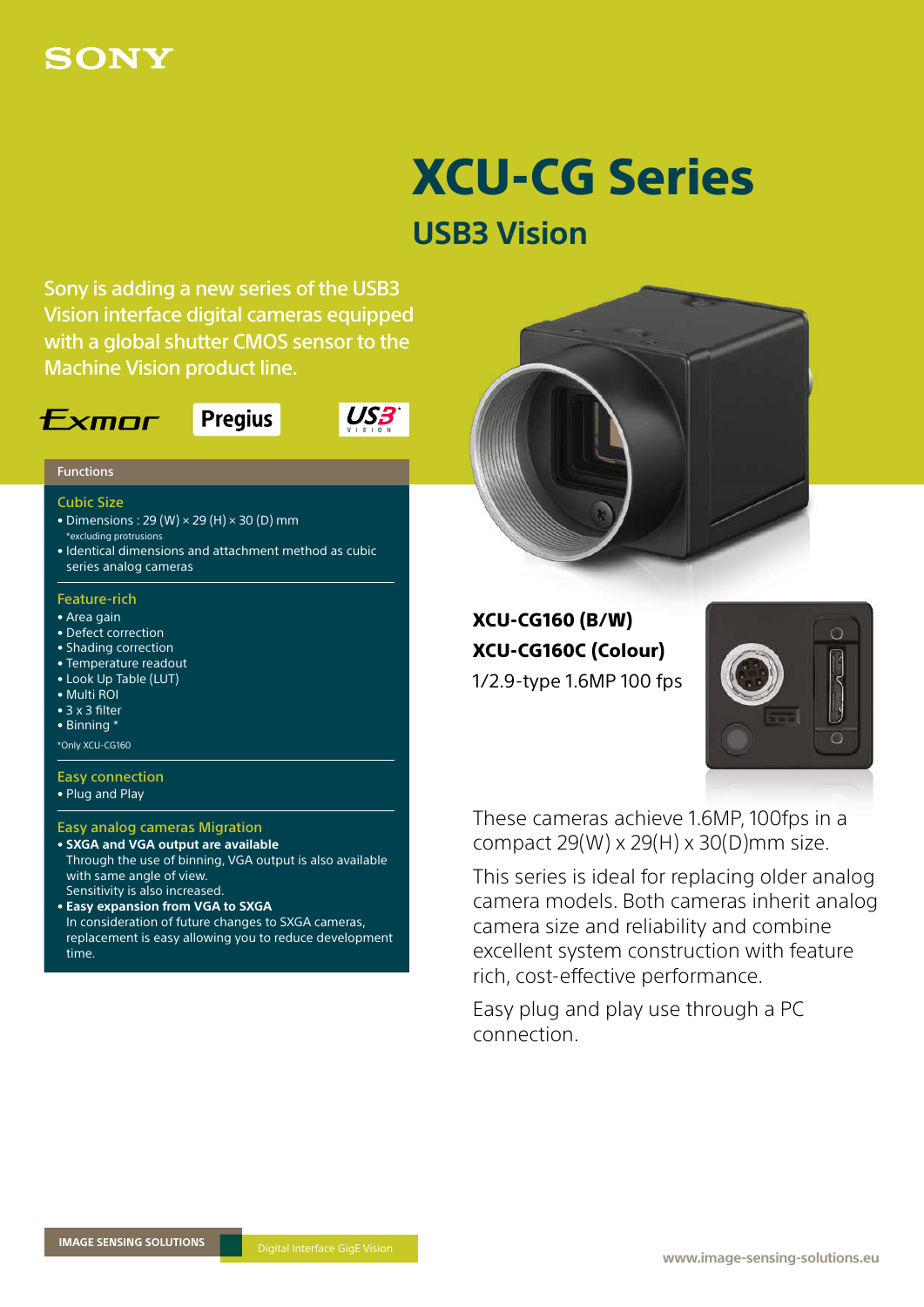### **USB3 Vision Features**

The USB 3.0 (also known as USB3.1 Gen1) has transmission speeds of up to 5 Gbps which allows real-time delivery of uncompressed image date.

Known for plug and play, ease of use USB3 Vision cabling is optimized for machine vision use by adopting a secure cable that can withstand high vibration environments.

### **Stability**

- Maximum 350MB/sec data transfer speed
- Real-time bulk transfers

### **Expandability**

• Ensured future expansion

### **Robustness**

• Secure connectivity for demanding environments

**Others**

other standards.

• Cable length: 3m\* (standard passive copper wire)

USB3 Vision uses the GenlCam API device description for camera control which is the same as GigE Vision and

CameraLink 2.0. This allows an easy switch of assets created for

- Power supply: Standard passive cable, Maximum 4.5W
- Easy application switch with other I/F cameras such as GigE Vision

\*Contact your Sony representative for details on cable length.

### **Features**

### **High Frame Rate**

Select either "Frame rate priority" or "Full feature available" mode.

| Model name              | Frame rate priority<br>Fast |           | <b>Full feature available</b><br><b>Normal</b> |        |  |
|-------------------------|-----------------------------|-----------|------------------------------------------------|--------|--|
| XCG-CG510<br>XCG-CG510C | Raw 8 bit                   | $100$ fps | Raw<br>8/12 bit                                | 56 fps |  |
|                         |                             |           | YCbCr422                                       | 49 fps |  |
|                         |                             |           | <b>RGB</b><br>YCbCr444                         | 32 fps |  |

This is a feature capable of continuous shooting at the trigger timing and specifying the number of exposures, exposure interval, and exposure time.

Select between the mode that repeats one exposure time or the mode that switches between 2 exposure times repeatedly. Furthermore, there is another mode that repeats only while the trigger signal is on.

### **Merits**

- Optimal for capturing synchronized images with several cameras
- Optimal when 2 exposures are necessary due to the difference in brightness of the subject

### **(A) When 1 pattern of exposure time is set**



### **(B) When 2 patterns of exposure times are set**



### **Multi ROI**

Arbitrarily read out images including any 2 (max.) rectangular area from the maximum effective imaging area.

Due to this, you will be capable of limiting read out information, thus accelerating the frame rate.



### **Area Gain**

Individually set digital gain (0 to 32 times) to any of the 16 rectangular areas.

If several rectangular areas overlap, the gain value of the rectangular area with a smaller area number is prioritized. Optimization of images for parts is available during parts inspection, etc.





In case setting Gain=2 at Area 0 and Area 1

\*Sample image \*Sample image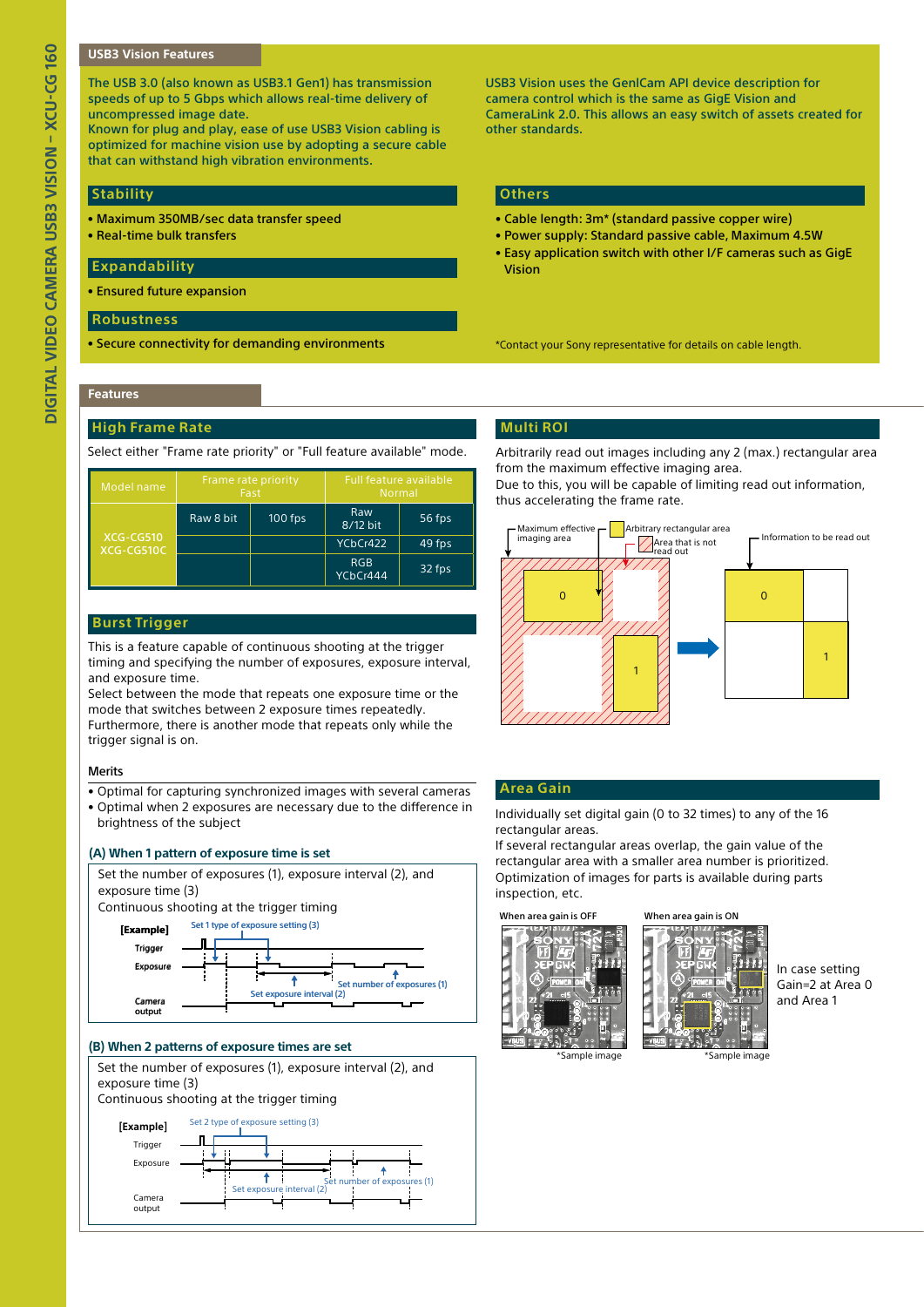

### **Binning**

\*only XCU-CG160

Supports binning in vertical and horizontal 2 pixel units and increases frame rate without changing the angle of view as well as enhances the sensitivity.



3.45μm 6.9μm  $\Box$ **Binning** Angle of view **Sustained 2 vertical pixels** Sensitivity **4 times 2 horizontal pixels** fps **Approx. 4 times**

# **Pregius**

Pregius is a trademark of Sony Corporation. The Pregius is global shutter pixel technology for active pixel-type CMOS image sensors that use Sony's low-noise CCD structure, and realizes high picture quality.



### **Trigger Range Limitation**

You can choose to receive only the signal of the set trigger width as a trigger signal.

It functions as a noise filter that eliminates chattering and disturbance noise of the trigger signal line.

Furthermore, exposure start can be delayed following the set value of the trigger range if a trigger signal is input.

### **Defect Correction**

Corrects white defect points and black defect points of the image sensor.

Corrections start from the periphery of the pixel coordinates where defects were detected.

Select between factory default settings and user settings.

### **3 x 3 Filter**

Apply various processing to the image through matrix operating in 3 x 3 pixels.

Perform processing including noise reduction, edge emphasizing, and contour extraction with 9 filter factor patterns.

### **Shading Correction**

Corrects shading that occurs due to peripheral light falloff, light source irregularity, etc. that are characteristics of the lens. A number of user data can be saved as user settings. XCU-CG160/CG160C : 31 patterns



### **Image Flip**

Images can be flipped vertically, horizontally, or 180°.

|                 |            | ReverseX             |                 |  |
|-----------------|------------|----------------------|-----------------|--|
|                 |            | 0 (False)            | $1$ (True)      |  |
| <b>ReverseY</b> | 0 (False)  | <b>Normal</b>        | Horizontal flip |  |
|                 | $1$ (True) | <b>Vertical flip</b> | 180° rotation   |  |